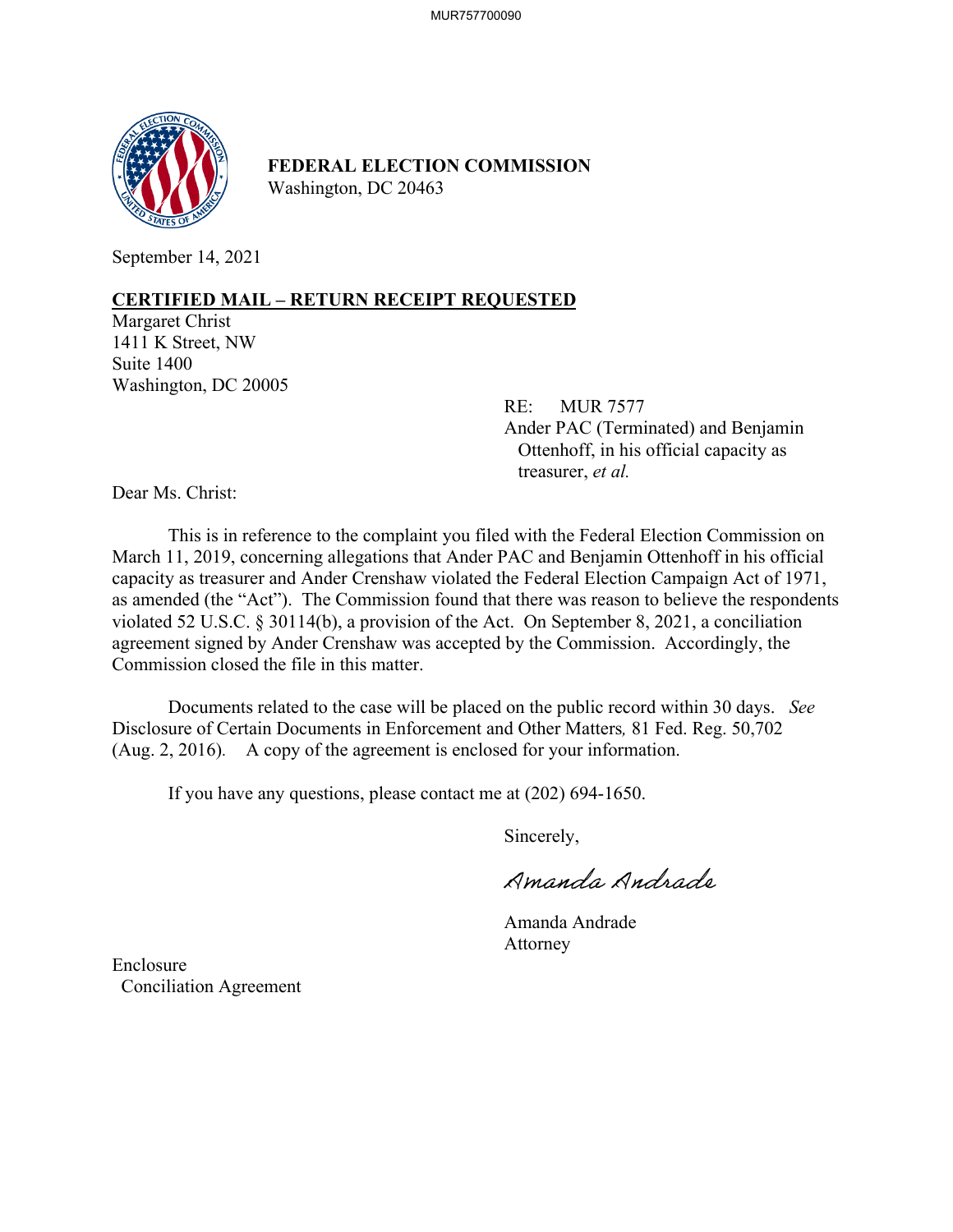| $\mathbf{1}$          | BEFORE THE FEDERAL ELECTION COMMISSION                                                                                                       |
|-----------------------|----------------------------------------------------------------------------------------------------------------------------------------------|
| 2<br>3                | In the Matter of                                                                                                                             |
| 4<br>5<br>6<br>7<br>8 | <b>MUR 7577</b><br>Ander PAC (f/k/a Crenshaw for Congress)<br>and Benjamin Ottenhoff in his official capacity as treasurer<br>Ander Crenshaw |
| 9<br>10               | <b>CONCILIATION AGREEMENT</b>                                                                                                                |
| 11<br>12              | This matter was initiated by a signed, sworn, and notarized complaint by Margaret Christ,                                                    |
| 13                    | Campaign Legal Center. The Federal Election Commission (the "Commission") found reason to                                                    |
| 14                    | believe that Ander PAC (f/k/a Crenshaw for Congress) and Benjamin Ottenhoff in his official                                                  |
| 15                    | capacity as treasurer and Ander Crenshaw (collectively, "Respondents") violated 52 U.S.C.                                                    |
| 16                    | $§$ 30114(b).                                                                                                                                |
| 17                    | NOW, THEREFORE, the Commission and the Respondents, having participated in                                                                   |
| 18                    | informal methods of conciliation, prior to a finding of probable cause to believe, do hereby agree                                           |
| 19                    | as follows:                                                                                                                                  |
| 20                    | I. The Commission has jurisdiction over the Respondents and the subject matter of                                                            |
| 21                    | this proceeding, and this agreement has the effect of an agreement entered pursuant to                                                       |
| 22                    | 52 U.S.C. § 30109(a)(4)(A)(i).                                                                                                               |
| 23                    | II. Respondents have had a reasonable opportunity to demonstrate that no action should                                                       |
| 24                    | be taken in this matter.                                                                                                                     |
| 25                    | III. Respondents enter voluntarily into this agreement with the Commission.                                                                  |
| 26                    | IV. The pertinent facts and law in this matter are as follows:                                                                               |
| 27                    | 1. Ander Crenshaw represented Florida's 4th District in the U.S. House of                                                                    |
| 28                    | Representatives from 2001 until 2017, during which time his principal campaign committee was                                                 |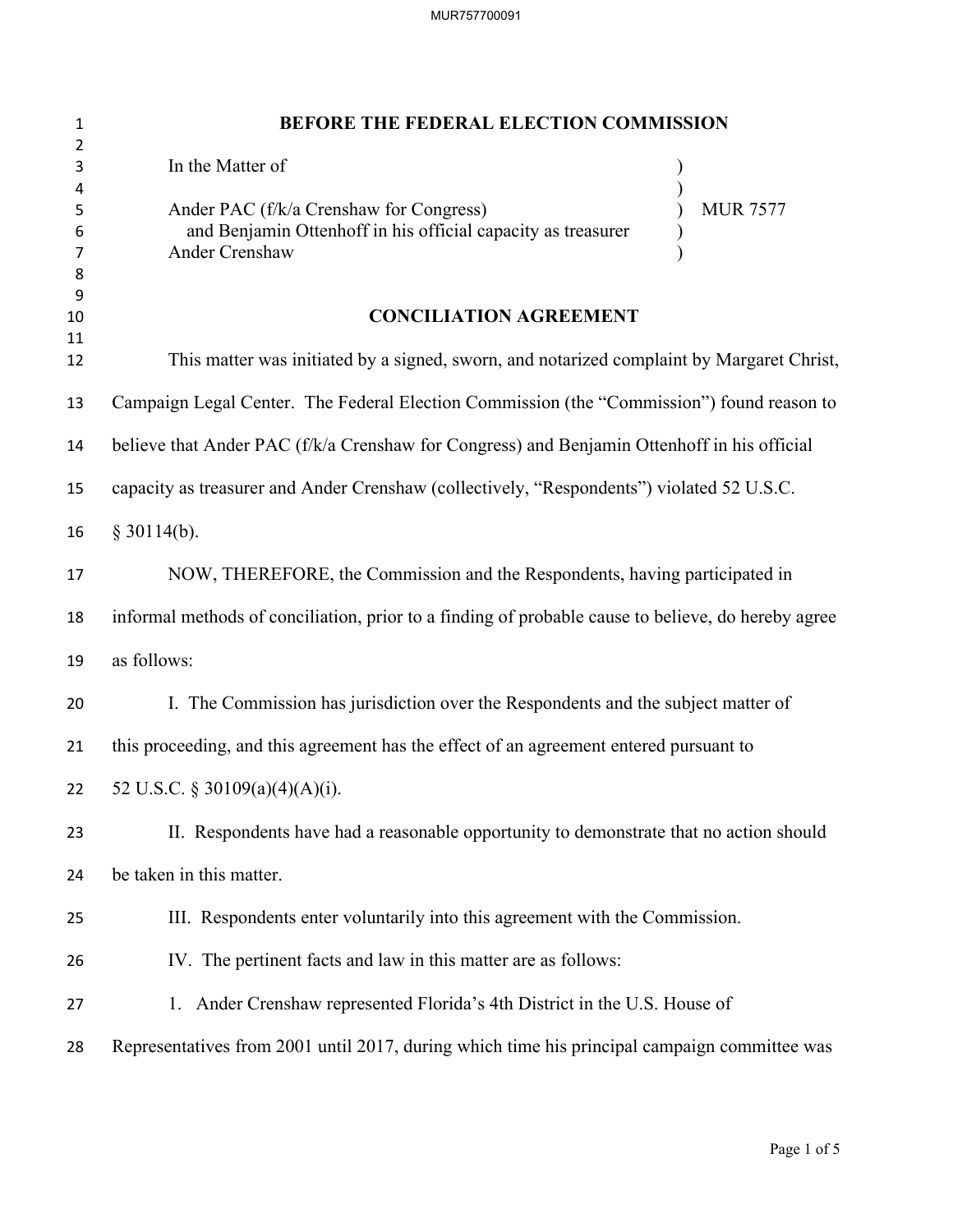MUR 7577 (Ander PAC, *et al*.) Conciliation Agreement Page 2 of 5

| $\mathbf{1}$   | called Crenshaw for Congress. In January 2017, Crenshaw retired from office and has not been a            |
|----------------|-----------------------------------------------------------------------------------------------------------|
| $\overline{2}$ | candidate for any federal office at any time since.                                                       |
| 3              | 2. Crenshaw for Congress was the principal campaign committee for Crenshaw within                         |
| 4              | the meaning of 52 U.S.C. $\S 30101(5)$ . On February 1, 2017, Crenshaw for Congress converted             |
| 5              | to a multicandidate PAC, changing its name to Ander PAC                                                   |
| 6              | 3. Benjamin Ottenhoff was the treasurer of Ander PAC.                                                     |
| $\overline{7}$ | 4. On January 30, 2019, the Commission's Reports Analysis Division approved Ander                         |
| 8              | PAC's termination.                                                                                        |
| 9              | 5. A contribution accepted by a candidate may be used for, <i>inter alia</i> , "otherwise                 |
| 10             | authorized expenditures in connection with the campaign for Federal office of the candidate."             |
| 11             | 52 U.S.C. § 30114(a). Permissible non-campaign related expenses include ordinary and                      |
| 12             | necessary expenses incurred in connection with the recipients' duties as a federal officeholder,          |
| 13             | such as travel costs associated with <i>bona fide</i> official duties such as speaking engagements, costs |
| 14             | of winding the former federal officeholders' office for a period of six months after he or she            |
| 15             | leaves office, and for any other lawful purpose, unless such use is "personal use." See 11 C.F.R.         |
| 16             | $§ 113.2(a)-(e).$                                                                                         |
| 17             | 6. Conversion to personal use occurs when funds in a campaign account are used "to                        |
| 18             | fulfill any commitment, obligation, or expense of a person that would exist irrespective of the           |

candidate's election campaign or individual's duties as a holder of Federal office." 52 U.S.C.

§ 30114(b)(2); *see also* 11 C.F.R. § 113.1(g). Certain uses of campaign funds constitute *per se*

conversion to personal use, including for the purchase of household food items, clothing,

mortgage and utility payments, and dues and fees or gratuities at country clubs, health clubs,

recreational facilities, or other nonpolitical organization, unless they are part of the costs of a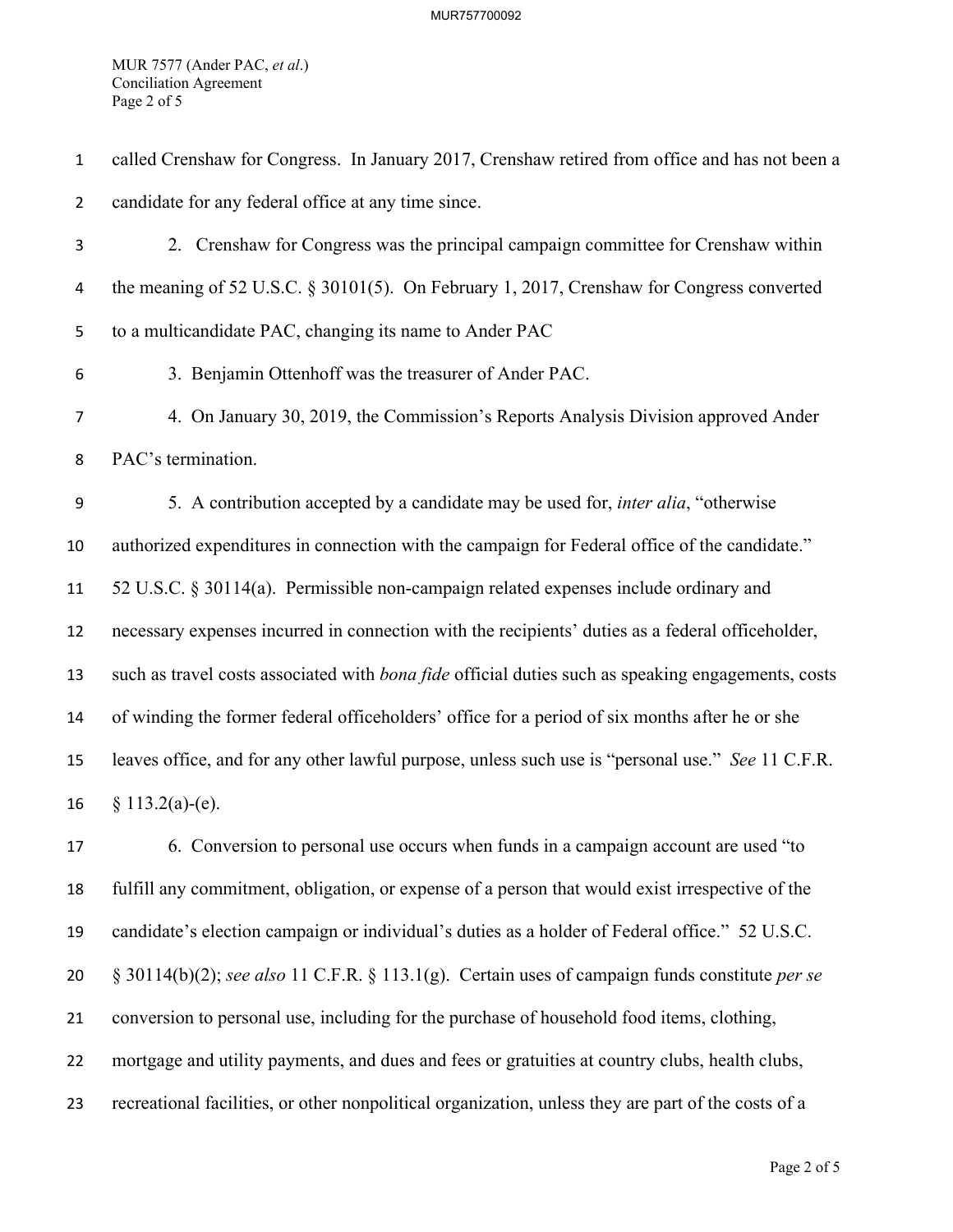MUR 7577 (Ander PAC, *et al*.) Conciliation Agreement Page 3 of 5

specific fundraising event that takes place on the organization's premises. 52 U.S.C.

2  $\S$  30114(b)(2)(A)-(I); 11 C.F.R.  $\S$  113.1(g)(1)(i)(A)-(J)

7. For all other disbursements, the Commission determines on a case-by-case basis whether a given campaign fund disbursement is personal use by applying the "irrespective test;" that is, whether the payment fulfills a commitment, obligation, or expense that would exist irrespective of the candidate's campaign or duties as a federal officeholder. 52 U.S.C. § 30114(b)(2); 11 C.F.R. § 113.1(g)(1)(ii).

8. The Commission has concluded that principal campaign committees can be converted to multi-candidate committees, but those contributions received when a committee was still a principal campaign committee remain subject to the personal use prohibition. *See, e.g.*, Advisory Op. 2012-06 (RickPerry.org).

 9. After Crenshaw retired from office, Ander PAC raised \$450 in contributions and made \$62,317.84 in disbursements. Of those disbursements, the Commission found reason to believe that Ander PAC spent \$13,196.08 of campaign funds that was converted to personal use, including over \$8,000 for travel to political fundraising events at the Four Seasons at Disney World, the Broadmoor Destination Resort in Colorado Springs, and the Biltmore Estate in North Carolina; \$450 for membership dues at Capitol Hill Club; and \$3,000 in spending on food and beverages.

 V. For the purpose of resolving this matter and because of Respondents' desire to avoid further legal costs, Respondents will not contest that they violated 52 U.S.C. § 30114(b) by using campaign committee funds to make disbursements for personal use.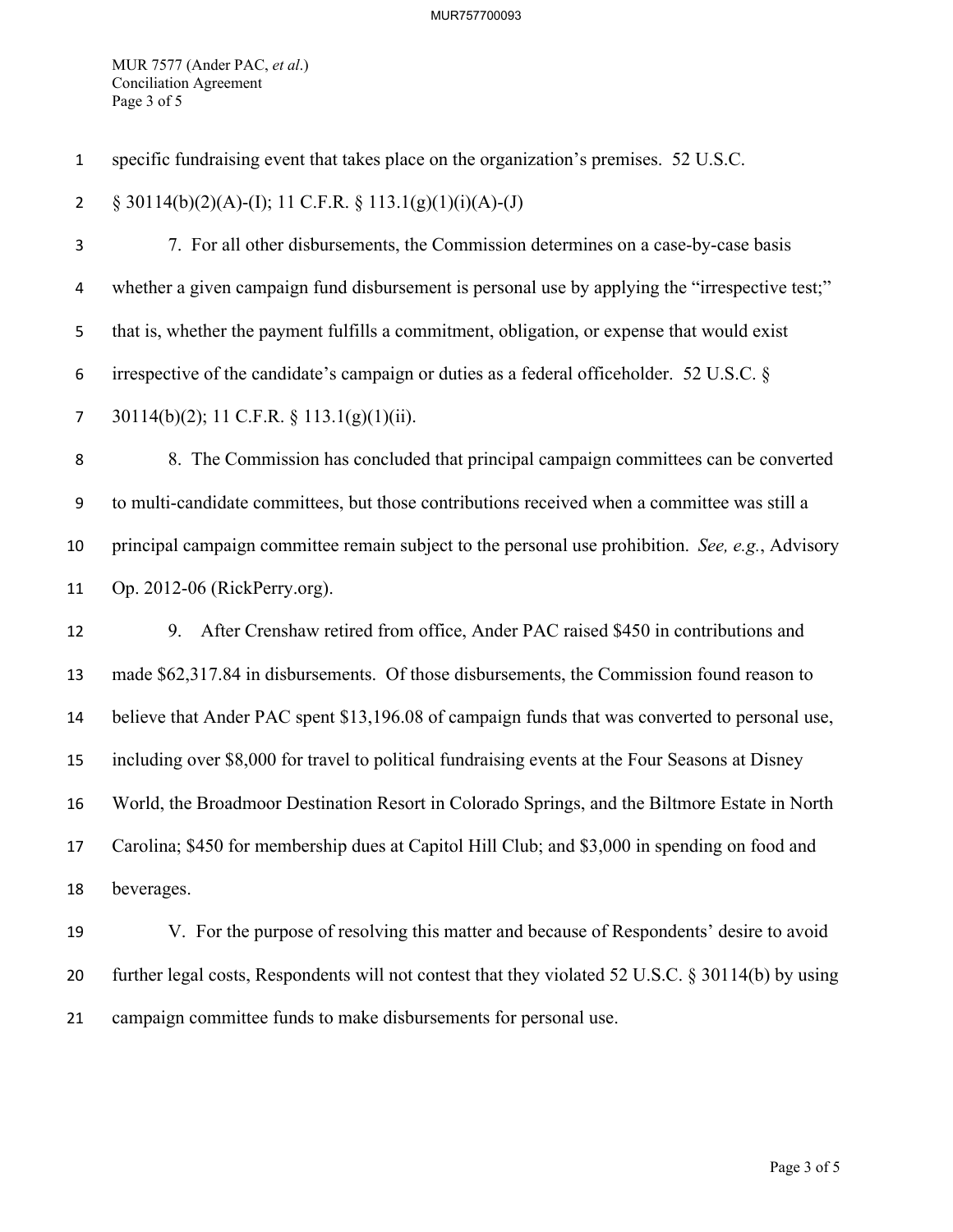MUR 7577 (Ander PAC, *et al*.) Conciliation Agreement Page 4 of 5

| $\mathbf 1$    | Respondents will take the following actions:<br>VI.                                                    |
|----------------|--------------------------------------------------------------------------------------------------------|
| $\overline{2}$ | Ander Crenshaw will pay a civil penalty to the Federal Election Commission in the<br>1.                |
| 3              | amount of \$3,950.                                                                                     |
| 4              | Ander PAC will waive its right to a refund of the disbursements made for<br>2.                         |
| 5              | Crenshaw's personal use and will instruct Crenshaw to disgorge \$13,196 to the U.S. Treasury.          |
| 6              | 3. Respondents will cease and desist from violating 52 U.S.C. § 30114(b).                              |
| 7              | VII. The Commission, on request of anyone filing a complaint under 52 U.S.C.                           |
| 8              | $\S$ 30109(a)(1) concerning the matters at issue herein or on its own motion, may review               |
| 9              | compliance with this agreement. If the Commission believes that this agreement or any                  |
| 10             | requirement thereof has been violated, it may institute a civil action for relief in the United States |
| 11             | District Court for the District of Columbia.                                                           |
| 12             | VIII. This agreement shall become effective as of the date that all parties hereto have                |
| 13             | executed same and the Commission has approved the entire agreement.                                    |
| 14             | IX. Respondents shall have no more than 30 days from the date this agreement becomes                   |
| 15             | effective to comply with and implement the requirements contained in this agreement and to so          |
| 16             | notify the Commission.                                                                                 |
| 17             | X. This Conciliation Agreement constitutes the entire agreement between the parties                    |
| 18             | on the matters raised herein, and no other statement, promise, or agreement, either written or         |
| 19             | oral, made by either party or by agents of either party, that is not contained in this written         |
| 20             | agreement shall be enforceable.                                                                        |